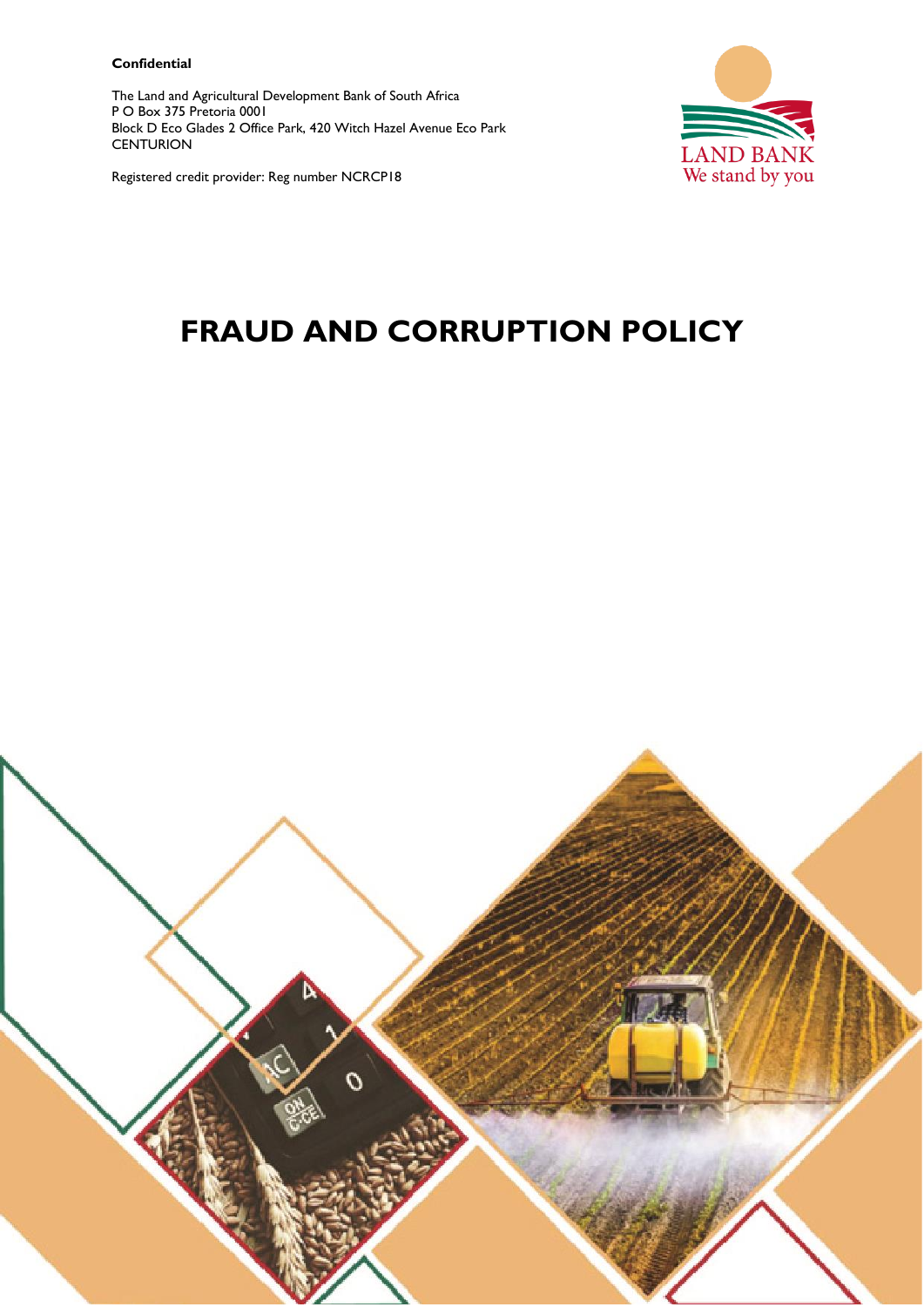# **1. PURPOSE**

- 1.1. Convey the stance of the Land Bank Group regarding the management of fraud, corruption, theft, misconduct and other dishonest acts;
- 1.2. Establish procedures and assign responsibility for the investigation of fraud, corruption, theft and irregularities;
- 1.3. Provide guidance to employees who find themselves having to deal with suspected cases of fraud, corruption and theft;
- 1.4. Embed anti-fraud and corruption culture within the organisation; and
- 1.5. Provide guidance to employees and other stakeholders on the procedures to be followed when fraud is suspected or detected.

## **2. DEFINITIONS**

List and describe all the words, acronyms that are used throughout the document.

| <b>COSO</b>          | The Committee of Sponsoring Organizations of the<br><b>Treadway Commission</b>                                                                                                                                                                                                                       |
|----------------------|------------------------------------------------------------------------------------------------------------------------------------------------------------------------------------------------------------------------------------------------------------------------------------------------------|
| <b>Fraud</b>         | The unlawful and intentional making of a misrepresentation<br>which causes actual and or potential prejudice to another.<br>In this document the term is used loosely and is intended<br>to cover the broader aspects of economic crime, e.g.<br>corruption, theft, extortion and acts of dishonesty |
| <b>Corruption</b>    | Any conduct or behaviour in relation to persons entrusted<br>with responsibilities in public office which violates their<br>duties as public officials and which is aimed at obtaining<br>undue gratification of any kind for themselves or for<br>others.                                           |
| <b>Theft</b>         | The unlawful possession of an item with the intent of<br>keeping it, without the owner's permission.                                                                                                                                                                                                 |
| <b>Irregularity</b>  | Any unlawful act or omission committed by any person<br>responsible for the management of an entity.                                                                                                                                                                                                 |
| <b>Gratification</b> | Any benefit which amounts to money, donation, gift, loan,<br>fee, reward, and privilege.                                                                                                                                                                                                             |
| <b>Bribery</b>       | The offer, promise, giving, demanding or acceptance of an<br>advantage as an inducement for an action which is illegal,<br>unethical or a breach of trust.                                                                                                                                           |
| <b>Embezzlement</b>  | The act of dishonestly withholding assets for the purpose<br>of conversion (theft) of such assets by one or more                                                                                                                                                                                     |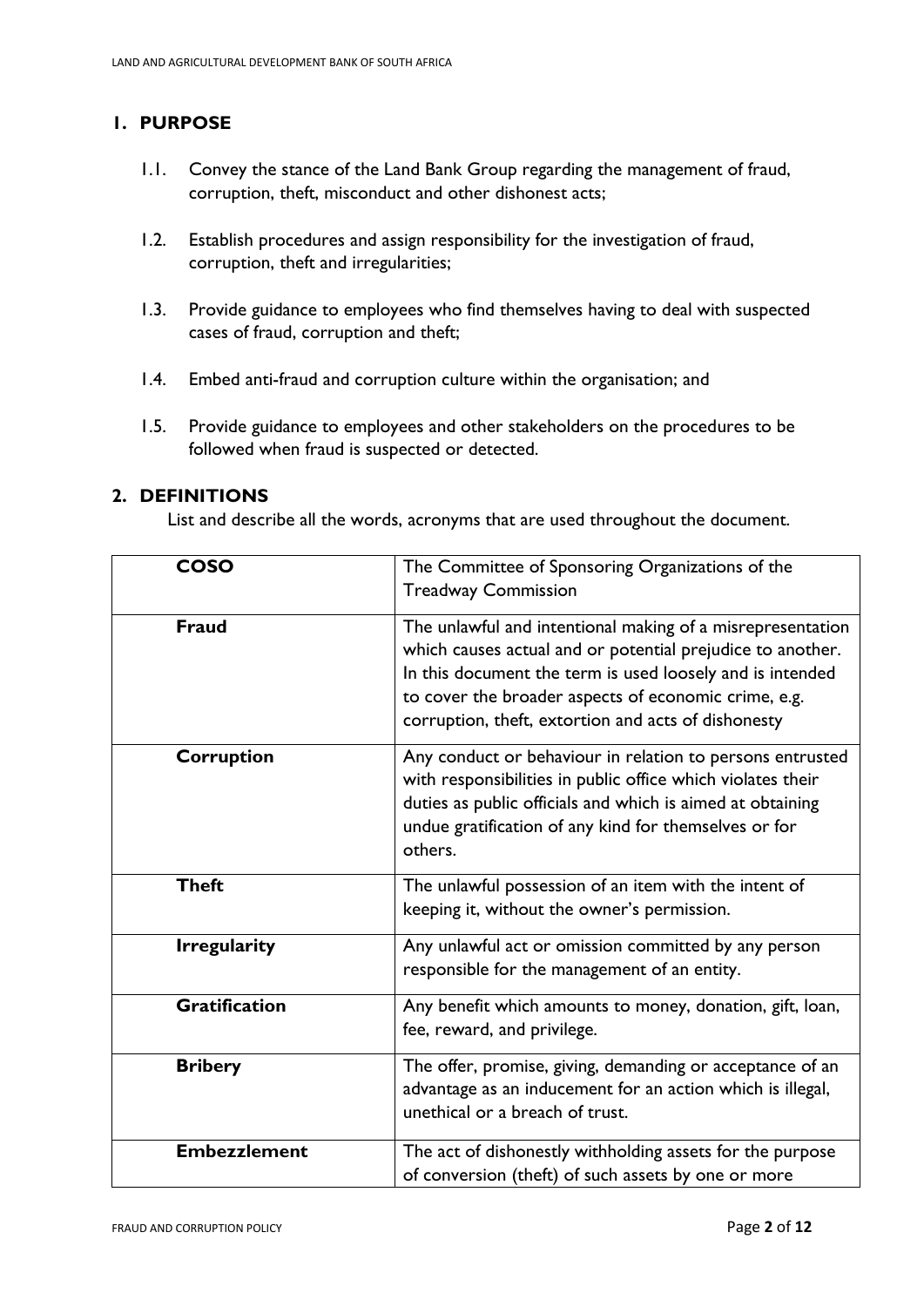|                                                 | individuals to whom such assets have been entrusted, to                                                                                                                                                                                             |
|-------------------------------------------------|-----------------------------------------------------------------------------------------------------------------------------------------------------------------------------------------------------------------------------------------------------|
|                                                 | be held and/or used for other purposes.                                                                                                                                                                                                             |
| <b>Extortion</b>                                | A criminal offence of obtaining money, property, or<br>services from a person, entity, or institution, through<br>coercion.                                                                                                                         |
| <b>Conflict of interest</b>                     | A person's private interests interferes or is perceived to<br>interfere with the interests of the Group. This usually<br>happens when the interest impairs the employee's ability<br>to act impartially.                                            |
| <b>Unacceptable</b><br>conduct                  | Unacceptable conduct relating to witnesses; and<br>intentional interference with, hindering or obstruction of<br>investigation of an offence;                                                                                                       |
| <b>Abuse of power</b>                           | The act of using one's position of power in an abusive way<br>by taking advantage of employees, gaining access to<br>information that shouldn't be accessible or manipulating<br>employees with the ability to punish them if they don't<br>comply. |
| <b>Abuse</b><br>of<br>privileged<br>information | Abuse of information involves a breach of confidence or<br>extending the confidence of information beyond those<br>authorized.                                                                                                                      |
| <b>Favouritism</b>                              | Unfair provision of services/resources to friends or family.                                                                                                                                                                                        |
| <b>Nepotism</b>                                 | The practice among those with power or influence of<br>favouring relatives or friends, especially by giving them<br>jobs.                                                                                                                           |
| <b>NPA</b>                                      | <b>National Prosecuting Authority</b>                                                                                                                                                                                                               |
| <b>PDA</b>                                      | The Protected Disclosures Act, No. 26 of 2000 as<br>amended                                                                                                                                                                                         |
| <b>Land Bank Group</b>                          | Land and Agricultural Development Bank of South Africa                                                                                                                                                                                              |
| <b>The Bank</b>                                 | Land and Agricultural Development Bank of South Africa                                                                                                                                                                                              |
| <b>PFMA</b>                                     | Public Finance Management Act, No. 1 of 1999.                                                                                                                                                                                                       |
| <b>POCA</b>                                     | Prevention of Organised Crime Act 121 of 1998<br>POCA was introduced to reform the legislation around<br>proceeds of crime, making it more transparent and                                                                                          |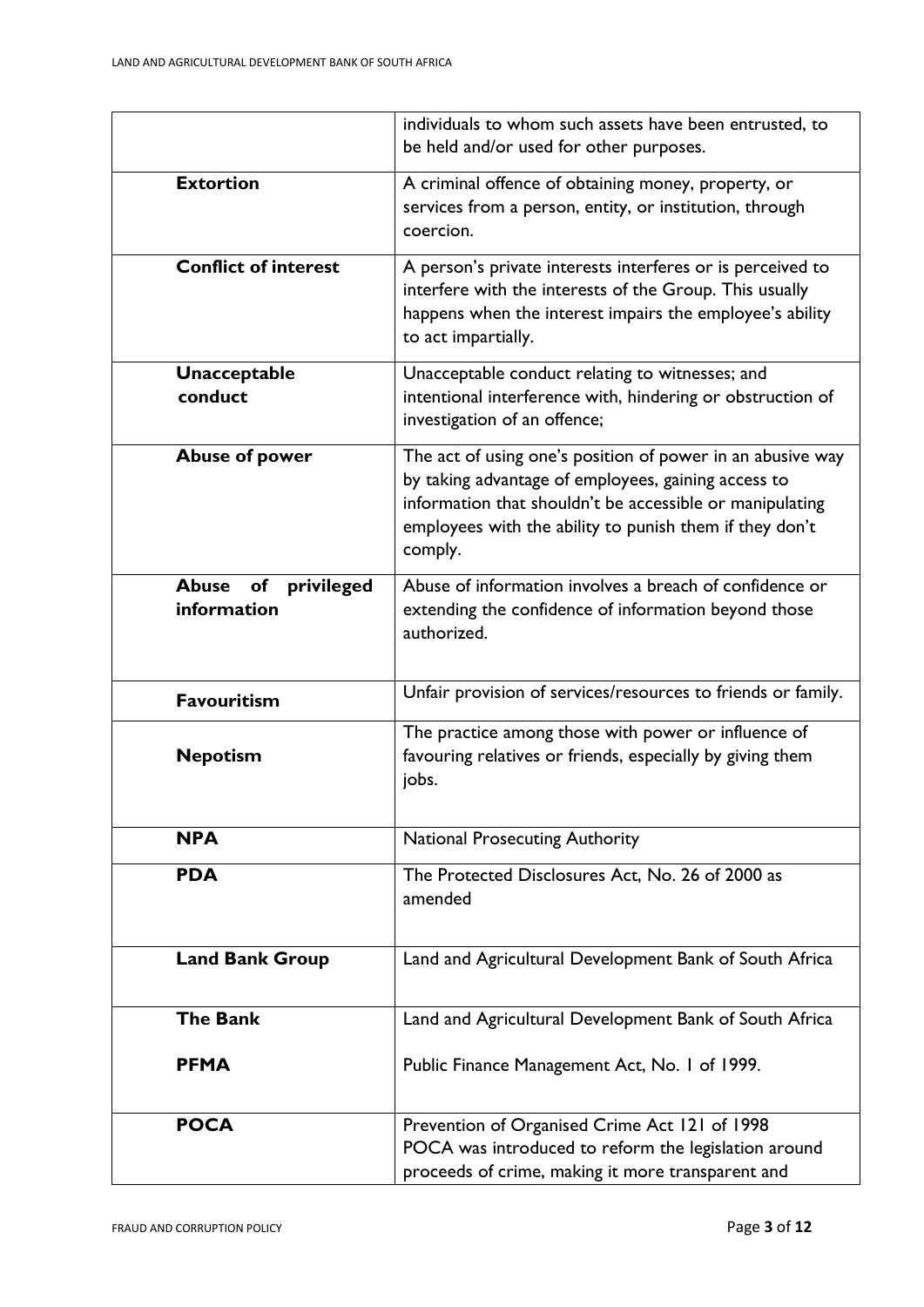|               | straightforward to enforce. It criminalised money<br>laundering and made it an offence for persons in the<br>regulated sector not to report suspicions regarding money<br>laundering activity.                              |
|---------------|-----------------------------------------------------------------------------------------------------------------------------------------------------------------------------------------------------------------------------|
| <b>PRECCA</b> | Prevention and Combating Corrupt Activities Act 12 of<br>2004<br>The general offence of corruption under PRECCA is giving<br>or offering to give someone in a position of power<br>gratification to act in a certain manner |
| <b>POLICY</b> | Fraud and Corruption Policy                                                                                                                                                                                                 |

## **3. CONTEXTUAL BACKGROUND**

- 3.1. The Fraud and Corruption Policy is established to facilitate the development of controls to assist in the enforcement of existing systems, policies and procedures of the Land Bank Group, aimed at deterring, preventing, detecting, reacting to and investigate on the impact of fraud and corruption against the Bank. This is consistent with and supportive of the *COSO* Fraud a Risk Governance Principle 1, which focuses on the establishment of Fraud Risk Governance Programme, including developing a comprehensive Anti-Fraud Policy.
- 3.2. Furthermore, the purpose of this policy is to confirm that the Land Bank Group supports and fosters a culture of zero tolerance to fraud and corruption in all its forms and activities.
- 3.3. This policy also includes how Land Bank Group will deal with any reported incidents of fraud and corruption, whether internally or externally perpetrated. The Fraud and Corruption policy reinforces Land Bank Group's approach by providing guidance on the ways in which employees, clients, other stakeholders or members of the public can voice their concerns about suspected fraud and corruption. This correlates with the COSO Fraud Investigation and Corrective Action principle 4, which is more narrowly focused on establishing the information and communication, investigation, reporting and corrective action processes related to investigation of potential fraud.
- 3.4. This policy forms part of the Land Bank Group's overall Fraud Prevention Strategy and should be read in conjunction with the:
	- 3.4.1. Fraud Prevention Strategy;
	- 3.4.2. Code of Ethics and Business Conduct that includes declaration of interests; and
	- 3.4.3. The Appointment of Nominee Directors Policy.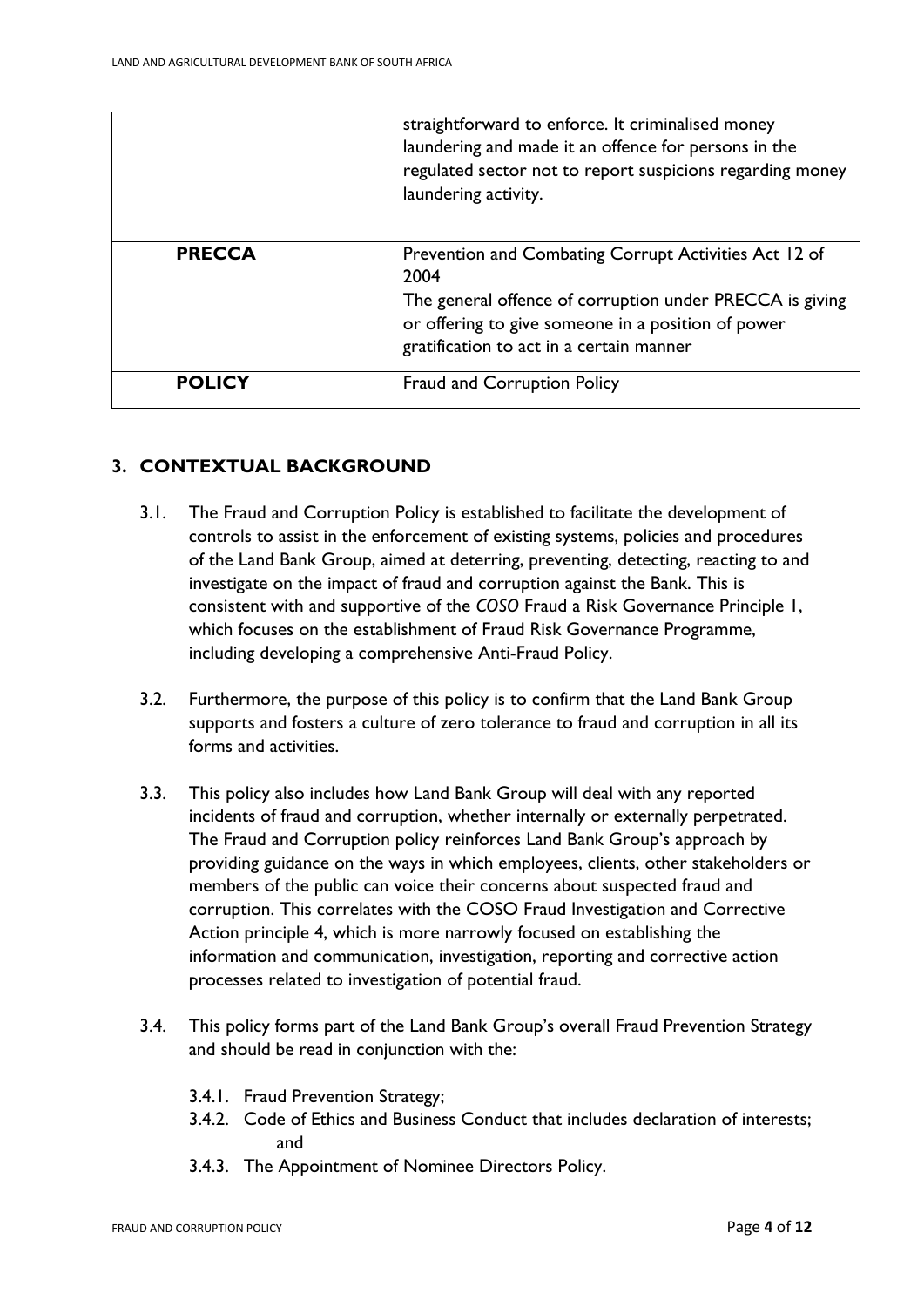#### 3.4.4. The Disciplinary Code and Procedure

## **4. SCOPE OF THE POLICY**

- 4.1. This Policy applies to all allegations, attempts and incidents of fraud and corruption impacting or having the potential to impact the Land Bank Group.
- 4.2. All employees of the Land Bank Group (including temporary and contractual employees) must comply with the spirit and content of the Policy.
- 4.3. It also applies to the following persons or entities:
	- a) Consultants, vendors, contractors, other members of the public; and
	- b) Organisations or any other parties with a business relationship with the Bank.

## **5. POLICY**

- 5.1. The Land Bank Group is committed in ensuring that matters relating to fraud, corruption and other irregularities are reported and dealt with in accordance with the full extent of the law. The Land Bank Group acknowledges that in order to ensure that instances of fraud are dealt with, appropriate and effective systems of reporting such instances with the appropriate channels should be in place.
- 5.2. The policy stance of the Land Bank Group is zero tolerance to fraud and corruption. The Land Bank Group will also put in place and implement appropriate prevention and detection controls. These prevention controls include the existing financial and other controls and checking mechanisms as prescribed in the systems, policies and procedures of the Bank.
- 5.3. All allegations of the commission or concealment of fraudulent or corrupt acts will be investigated and pursued to their logical conclusion including disciplinary, legal action, civil and criminal prosecution where warranted. Employees who commit fraudulent or corrupt acts will be subjected to disciplinary action, up to and including termination with cause. The Land Bank Group is committed to pursue full recovery of all losses resulting from such acts.
- 5.4. All allegations of fraud and corruption, maladministration, financial misconduct will be investigated by the Forensic function within the Internal Audit department without regard to the suspected person's length of service, position or title or relationship to the Bank.
- 5.5. In addition, all fraud and corruption investigated will be followed by the application of all punitive measures and or remedies available to the Land Bank Group within the full extent of the law.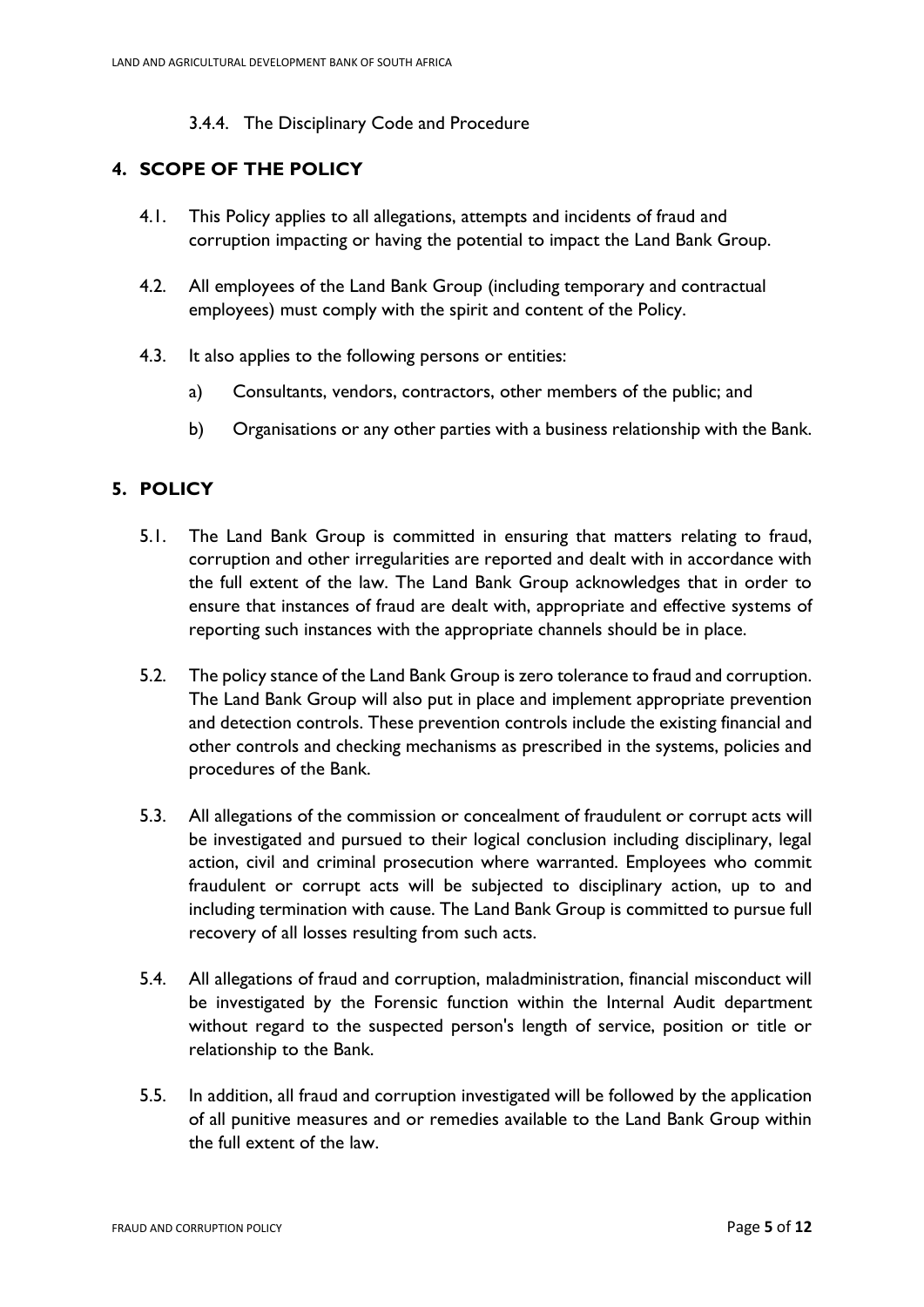# **6. REPORTING OBLIGATIONS**

- 6.1. The prevention of fraud and corruption as well as the recognition of exposures to fraud and corruption is the responsibility of each and every employee of the Bank. It is the responsibility of all managers to ensure that all employees are made aware of and receive appropriate training and education with regards to this policy.
- 6.2. The Land Bank Group has a number of policies and procedures to ensure compliance with prevailing reporting obligations and to mitigate the risk of fraud. The following prescripts create an obligation for all the Land Bank Group employees to report fraud and corruption.
- 6.3. A duty is also placed on Land Bank Executives who are in "positions of authority" to report to the SAPS all corrupt activities exceeding R100 000. The term "position of authority" will be explained later.

# **7. THE CODE OF CONDUCT**

- 7.1. The Land Bank Group has developed a Code of Ethics and Business Conduct ("the Code") in guiding the conduct of its employees in respect of expected personal conduct in their public and private lives that may have negative effects on the image of the Bank.
- 7.2. The Code places an obligation on an employee to report on certain matters and provides as follows:
	- a) An employee, in the course of his or her official duties, shall report to the appropriate authorities, fraud, corruption, nepotism, maladministration and any other act which constitutes an offence or which is prejudicial to the public interest;
	- b) An employee, shall report conduct which is, or appears to be, in conflict with the Code;
	- c) An employee who fails to comply with the Code may be subjected to any or all the following actions:
		- Disciplinary action, including termination of employment; and/or
		- Civil action; and/or
		- Criminal proceedings.

## **8. PREVENTION AND COMBATING OF CORRUPT ACTIVITIES ACT, 12 OF 2004**

8.1. The Prevention and Combating of Corrupt Activities Act (generally referred to as "PRECCA") is aimed at the strengthening of measures to prevent and combat corrupt activities. The Act creates a wide range of offences relating to corrupt activities.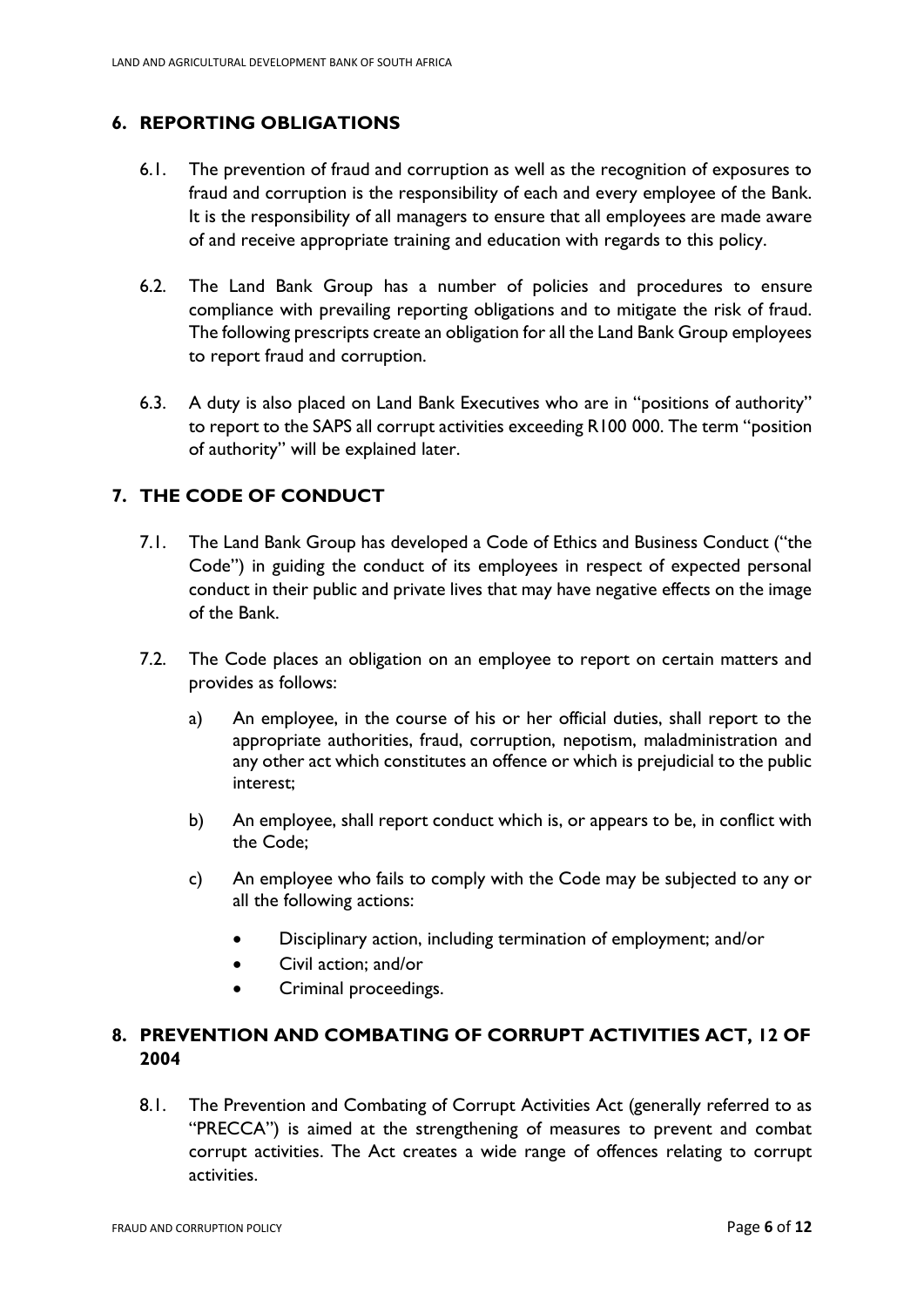#### 8.1.1. Reporting Duty

In terms of Chapter 7 and specifically Section 34 (1) of the PRECCA, the following provision is made:

"Any person who holds a position of authority<sup>1</sup> and who knows or ought reasonably to have known or suspected<sup>2</sup> that any other person has committed certain offences<sup>3</sup> of corruption under this act; or the offence of theft, fraud, extortion, forgery or uttering a forged document, involving an amount of Rl00 000 or more, must report such knowledge or suspicion or cause such knowledge or suspicion to be reported to any police official." This person also includes a CFO, manager, secretary or director of the company as defined in Companies Act or Land Bank's structure.

Failure to comply with this section is a criminal offence punishable with up to 10 years' imprisonment or a fine.

The reporting duty commences when a person in authority should have known or suspected, based on reasonable grounds, that corruption or one of the specified offences involving more than the stated financial threshold, may have been committed. Persons in positions of authority would be regarded as "having knowledge" of fraud and corruption if they have actual knowledge of the facts or if they believe a reasonable possibility exists of the facts and they fail to verify the existence of the facts.

8.2. PRECCA places a reporting obligation on the Land Bank for offences where the monetary value is above R100,000. However, this does not mean that instances of Fraud, Theft, Corruption, etc. where the monetary value is below R100,000 will not be reported. The Land Bank will utilise discretion when reporting matters and each matter will be dealt with on a case by case basis.

## **9. AUTHORITY TO INVESTIGATE SUSPECTED FRAUD AND CORRUPTION**

- c) Abuse of positions of authority;
- d) Breach of trust;
- e) Violation of a legal duty or set of rules;

<sup>1</sup> In terms of Section 34(4) the following persons are inter alia regarded as persons in authority: Any person who has been appointed as chief executive officer or an equivalent officer of any agency, authority, board, commission, committee, corporation, council, department, entity, financial institution, foundation, fund, Institute, service, or any other institution or organisation, whether established by legislation, contract or any other legal means

 $2$  For the purposes of this Act a person ought reasonably to have known or suspected a fact if: "the conclusions that he or she ought to have reached are those which would have been reached by a reasonably diligent and vigilant person having both-

<sup>(</sup>a) the general knowledge, skill, training and experience that may reasonably be expected of a person in his or her position; and

<sup>(</sup>b) the general knowledge, skill, training and experience that he or she in fact has.

<sup>&</sup>lt;sup>3</sup> The general offence of corruption which could be summarised as directly or indirectly accepting or agreeing or offering to accept any gratification from another person; giving or agreeing or offering to give any other person any gratification in order to influence that person directly or indirectly to exercise his powers, duties or legal obligations in a manner which is/amounts to:

a) Illegal, dishonest, unauthorised, incomplete, or biased;

b) Misuse or selling of information or material acquired;

f) Designed to achieve an unjustified result; and

g) Any other unauthorised or improper inducement to do or not to do anything.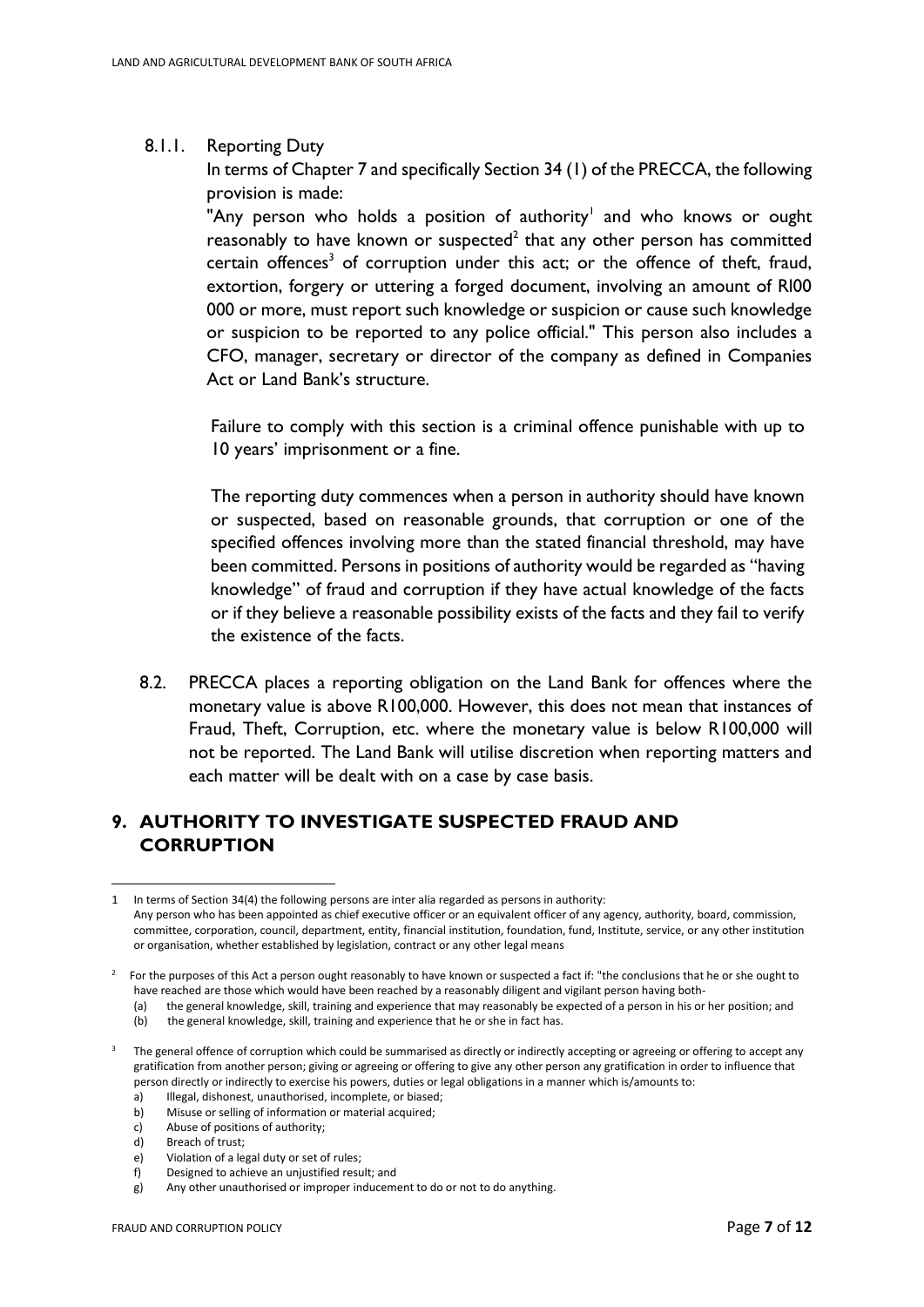- 9.1. The Forensic function as delegated by the Board of directors, has the mandate to investigate all allegations of fraud, corruption, maladministration and other irregularities as defined in this policy.
- 9.2. Where findings are of a criminal nature, the Forensic function (After consultation with the CEO) will refer matters to the appropriate law enforcement agencies i.e. SAPS or NPA for purposes of further investigation and prosecution.
- 9.3. The Forensic function will at all times strive in its investigation to work in conjunction with the Legal Services for guidance and legal opinion in relation to the investigation, including as well in the civil recovery of losses that the Land Bank Group might have suffered as a result of fraudulent or corrupt activity.
- 9.4. If an investigation results includes the recommendation to suspend or institute disciplinary action or terminate the employment of any an employee, the recommendations will be reviewed for approval by the appropriate authorities and designated representative from Human Resources and Labour Relations before such action is taken.
- 9.5. The Forensic function and the Chief Risk Officer will issue quarterly reports to the Board and its relevant committees on all matters relating to fraud and corruption investigations.

#### **10.MEDIA**

- 10.1. Land Bank Group acknowledges the risk exposure to negative publicity involving the media and is dedicated on placing appropriate controls to ensure that this risk is managed effectively.
- 10.2. In line with the Land Bank Enterprise Risk Management Framework, an assessment will be done by the Risk Department and an appropriate determination will be made on what may be communicated to the media.
- 10.3. No person shall supply any information with regard to allegations or incidents of fraud and corruption to the media without the express permission of the CEO or the Chairperson of the Board or any person designated by the CEO or the Board.
- 10.4. Employees should be required to utilise and exhaust all internal channels provided by Land Bank Group, so that the issue may be addressed internally failing which other external avenues, such as the relevant authorities and media may be approached.

The Protected Disclosures Act also makes reference that it is in the best interest of the potential whistle-blower to report the matter internally, rather than to the media, which may result in negative consequences towards both employer and employee.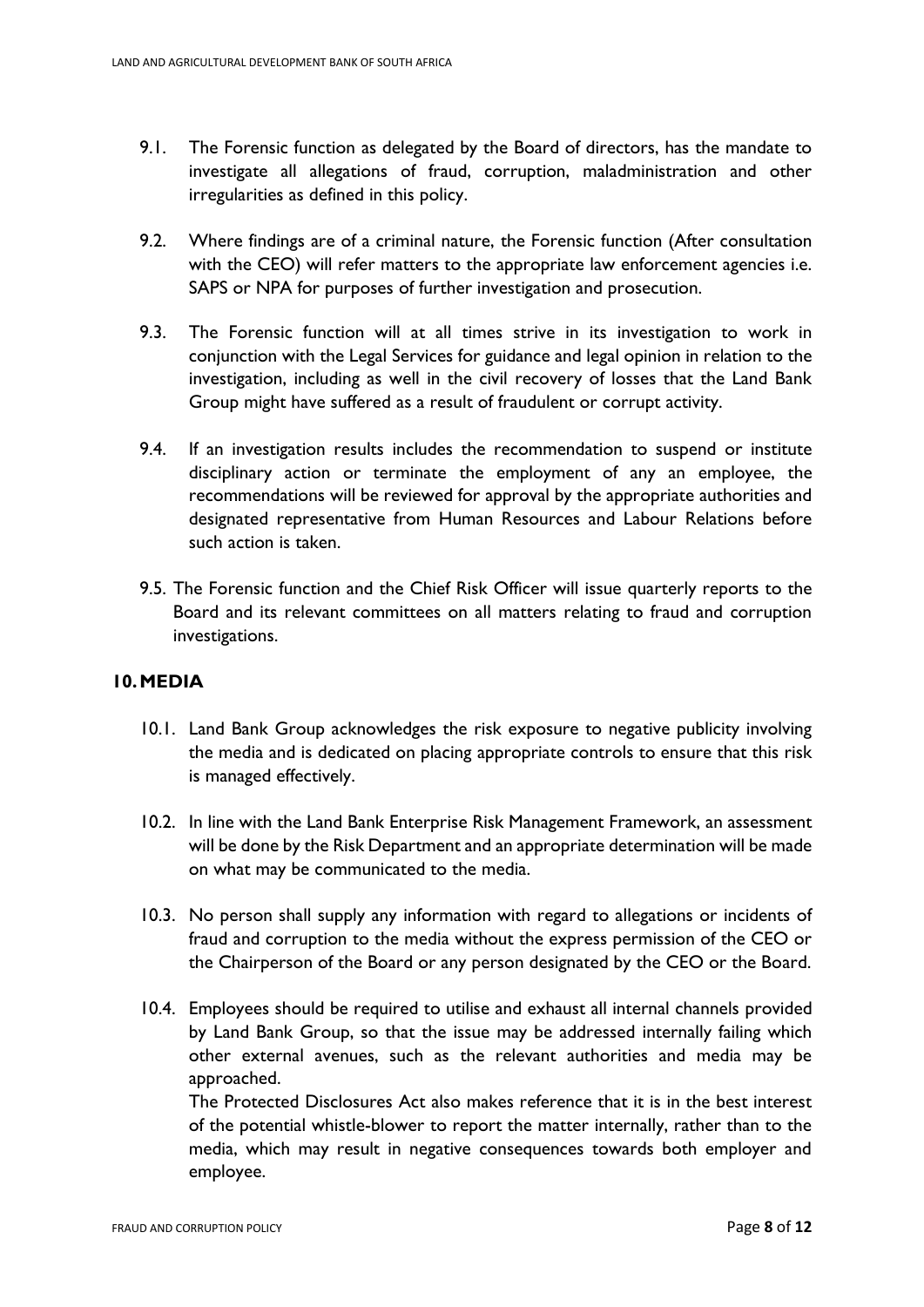# **11.PUBLICATION OF SANCTIONS**

- 11.1. The CEO will decide, in consultation with the Chairperson of the Board of Directors, whether any information relating to outcomes or sanctions of disciplinary actions imposed, including lessons learned should be made public.
- 11.2. This information may include statistics on the number of employees, types of fraud and the actions taken in order to convey the message that fraud will not be tolerated. This will serve as a deterrence to other potential offenders, subject to the usual restrictions on reporting legal proceedings.

## **12.REPORTING TO MANAGEMENT AND STAKEHOLDERS**

#### 12.1. **Internal Reporting**

- 12.1.1. The Senior Specialist: Forensics shall provide the Head: Internal Audit with periodic confidential updates throughout the investigation, including:
	- Circumstances surrounding the case;
	- Root cause;
	- Progress with the investigation;
	- Quantification of losses where possible;
	- Progress with recovery action;
	- Progress with disciplinary action;
	- Progress with criminal action;
	- Estimate of resources and actions required to conclude the investigation;
	- Ageing of the cases; and
	- Analysis per location/incident type.
- 12.1.2. The will decide what specific action should be taken as a result of the investigation and, more generally, actions to be taken to prevent and detect similar incidents.
- 12.1.3. On completion of the investigation, the Senior Specialist: Forensics will submit a confidential written report to the Head: Internal Audit and Chief Risk Officer and for the attention of the relevant business unit head for review. This report should contain:
	- A description of the incident, including value of any loss, people involved and the means of perpetrating fraud;
	- Outcome of the investigation;
	- The measures recommended to be taken to prevent a recurrence; and
	- Any action recommended to strengthen future responses to fraud.

## 12.2. **Reporting to Audit and Finance Committee**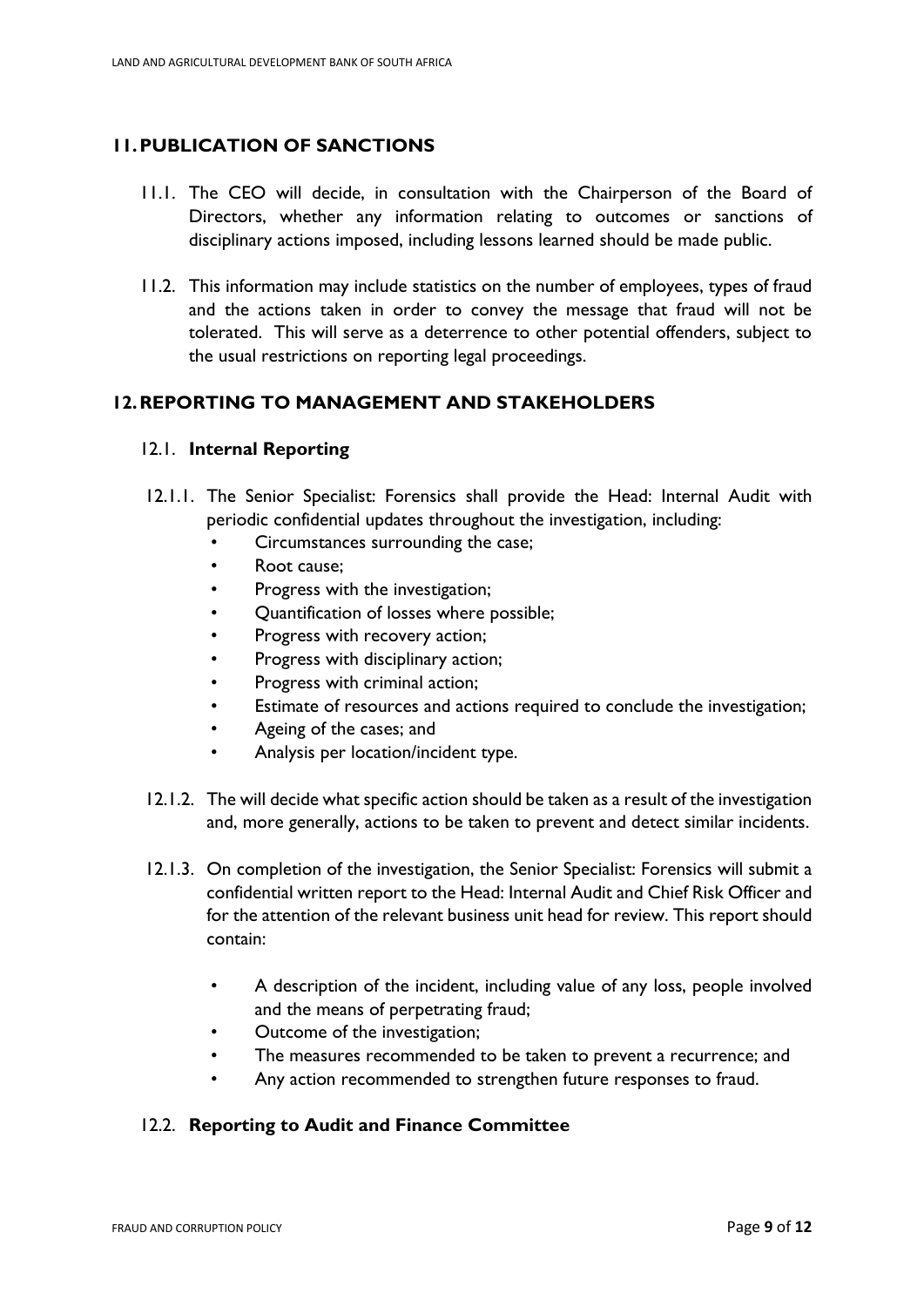- 12.2.1. On a quarterly basis the Head: Internal Audit will provide the Audit and Finance Committee as well as the Risk and Governance Committee with the report on all fraud related matters that sets out:
	- Quantification of losses;
	- Progress with recovery action;
	- Progress with disciplinary action;
	- Progress with criminal action; and
	- The resources required to conclude any outstanding matters and the actions taken to prevent and detect similar incidents.

#### 12.3. **Reporting to other stakeholders**

- 12.3.1. The Treasury Regulations issued in terms of the PFMA 1999 (Act No. 1 of 1999) (as amended by Act No. 29 of 1999) places certain reporting obligations on the respective public entities listed in the PFMA Schedules.
- 12.3.2. The Land Bank Group is a Schedule 2 listed public entity in terms of the PFMA Schedule of public entities, which places the following reporting obligations on the Bank:

The Accounting Officer of the Land Bank Group must, as soon as the disciplinary hearings are completed, report to the Executive Authority, the Department of Public Service and Administration and the Public Service Commission on the outcome, including:

- a) the name and rank of the official against whom proceedings are instituted;
- b) the disciplinary charges, indicating the financial misconduct the official is alleged to have committed;
- c) the findings of the disciplinary hearing;
- d) any sanction imposed on the official; and
- e) any further action to be taken against the official, including criminal charges or civil proceedings.

## **13.APPLICATION OF PREVENTION CONTROLS AND DETECTION MECHANISMS**

13.1. In respect of all reported incidents of fraud and corruption, management shall immediately review, and where possible, improve the effectiveness of the controls that have been breached in order to prevent similar irregularities from taking place in future.

## **14.CREATING AWARENESS**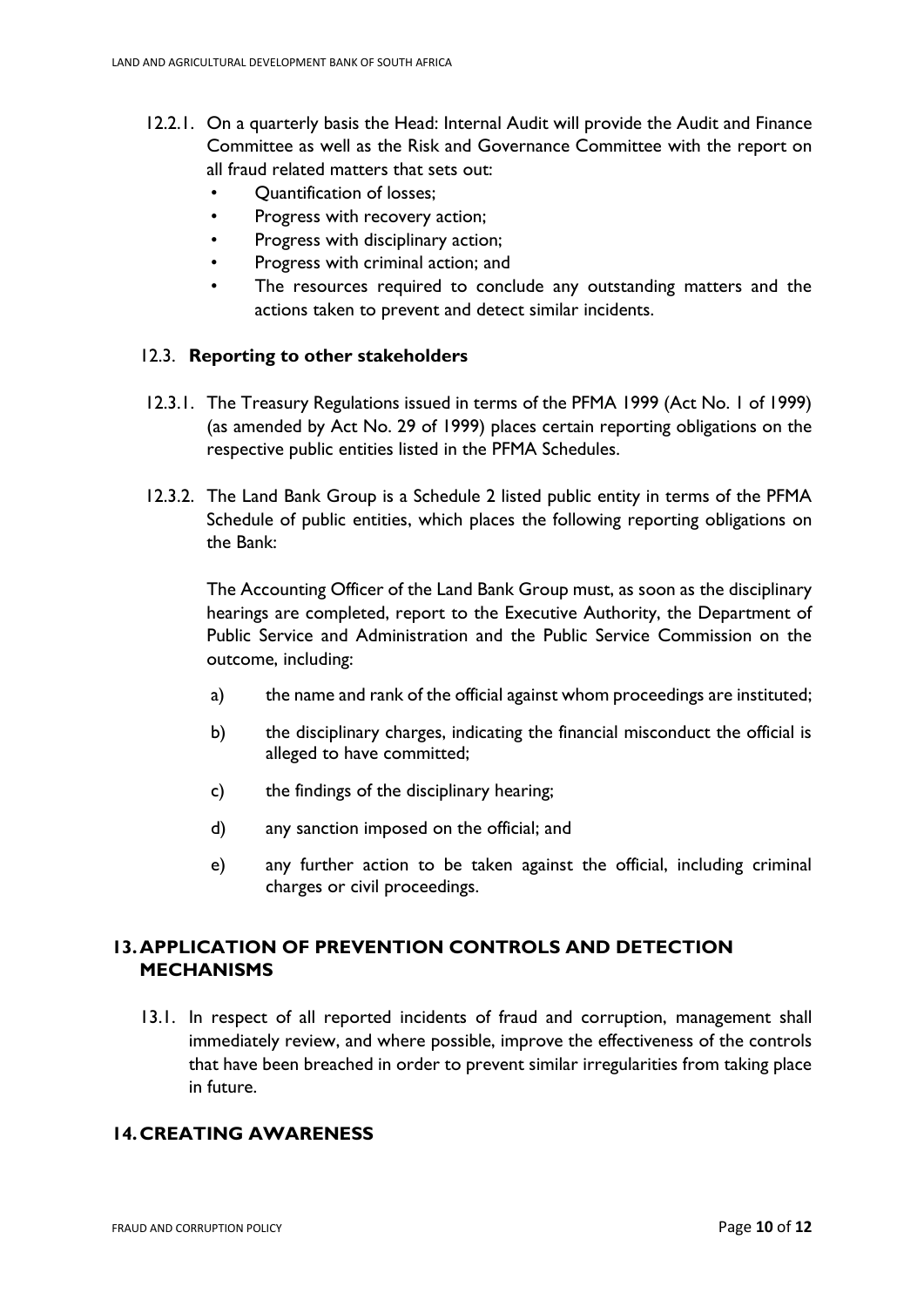- 14.1. All managers shall be responsible for ensuring that all employees under their control are made aware and trained on Fraud policy(s).
- 14.2. In terms of its Fraud Prevention Strategy, Land Bank Group will facilitate bi-annual fraud awareness training to its employees and other stakeholders including its suppliers and service providers.

## **15.RELATED LEGISLATION AS AMENDED**

- 15.1. Criminal Procedure Act, No 51 of 1977;
- 15.2. Prevention and Combating of Corrupt Activities Act, 12 of 2004;
- 15.3. Prevention of Organised Crimes Act, 121 of 1998
- 15.4. Protected Disclosures Act, No 26 of 2000; and
- 15.5. Public Finance Management Act, No 1 of 1999.
- 15.6. Constitution of RSA

## **16.POLICIES AND DOCUMENTS**

- 16.1. Fraud Prevention Strategy;
- 16.2. Code of Ethics and Business Conduct; and
- 16.3. Appointment of Nominee Director Policy.

## **17.APPROVAL AND REVIEW PROCESS**

17.1. The custodian of this Policy is the Head: Internal Audit and Chief Risk Officer who shall be responsible for its administration, revision and interpretation. The Policy shall be reviewed annually and appropriate changes effected as deemed necessary.